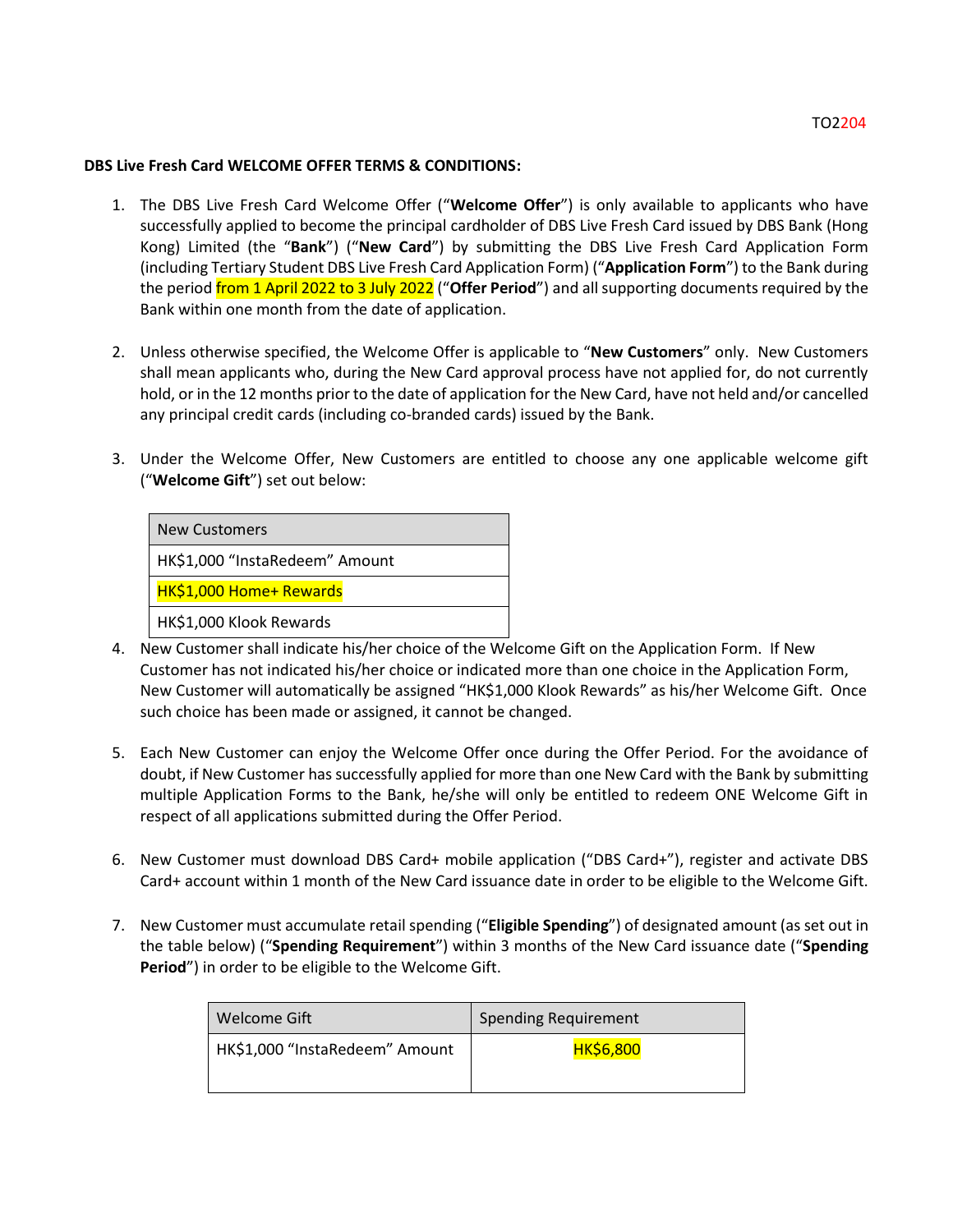| HK\$1,000 Home+ Rewards | <b>HK\$4,800</b>                                                                                                                   |
|-------------------------|------------------------------------------------------------------------------------------------------------------------------------|
| HK\$1,000 Klook Rewards | <b>HK\$4,800</b>                                                                                                                   |
|                         | HK\$1,800                                                                                                                          |
|                         | (Only applicable to New Customers<br>who applied for the New Card via<br>the Tertiary Student Live Fresh Card<br>Application Form) |

- 8. Only posted Eligible Spending transactions will be counted towards fulfillment of the Spending Requirement (for Eligible Spending transactions being settled with a Card Interest-free Instalment Loan, only posted monthly instalments will be counted). The following types of transactions shall not be considered as Eligible Spending: cash advances and relevant handling/administration fees, **application fee/handling fee and add value of Octopus Automatic Add-Value Service**, casino chips, foreign exchange, finance charges, reversed transactions, late charges, credit card annual fee, "Call-a-loan", "Balance Transfer", "Funds Transfer", "Fee Based Instalment Programme", "Flexi-Shopping Programme", **transactions in Hong Kong Dollars at the point of sales (in case of online transactions, the place of registration and/or settlement of the merchant) outside Hong Kong**, **insurance payment**, **tax payment**, **reload of e-Wallets (including but not limited to PayMe, WeChat Pay and Alipay)**, any bill payment transactions made via DBS iBanking/JET Payment Service of JETCO/24-hour Customer Services Hotline or any other means as specified by the Bank from time to time, transactions that have been subject to cancellation, charge-back, return of goods and/or refund or any other types of transactions specified by the Bank from time to time.
- 9. Fulfillment of the Spending Requirement shall be calculated based on Eligible Spending conducted with each New Card successfully applied during the Offer Period. If New Customer has successfully applied for more than one New Card, Eligible Spending transactions conducted with different New Cards cannot be combined for the purpose of calculating fulfillment of the Spending Requirement. The amount of any Eligible Spending transactions conducted through any supplementary card under the New Card will be aggregated with that of the principal card of the New Card for the purpose of calculating fulfillment of the Spending Requirement.
- 10. The Welcome Gift is available while stocks last. The Bank has the right to provide eligible New Customer with an alternative gift without further notice.
- **11.** The relevant Welcome Gift will be sent to eligible New Customers as follows:
	- **11.1 "HK\$1,000 "InstaRedeem" Amount"**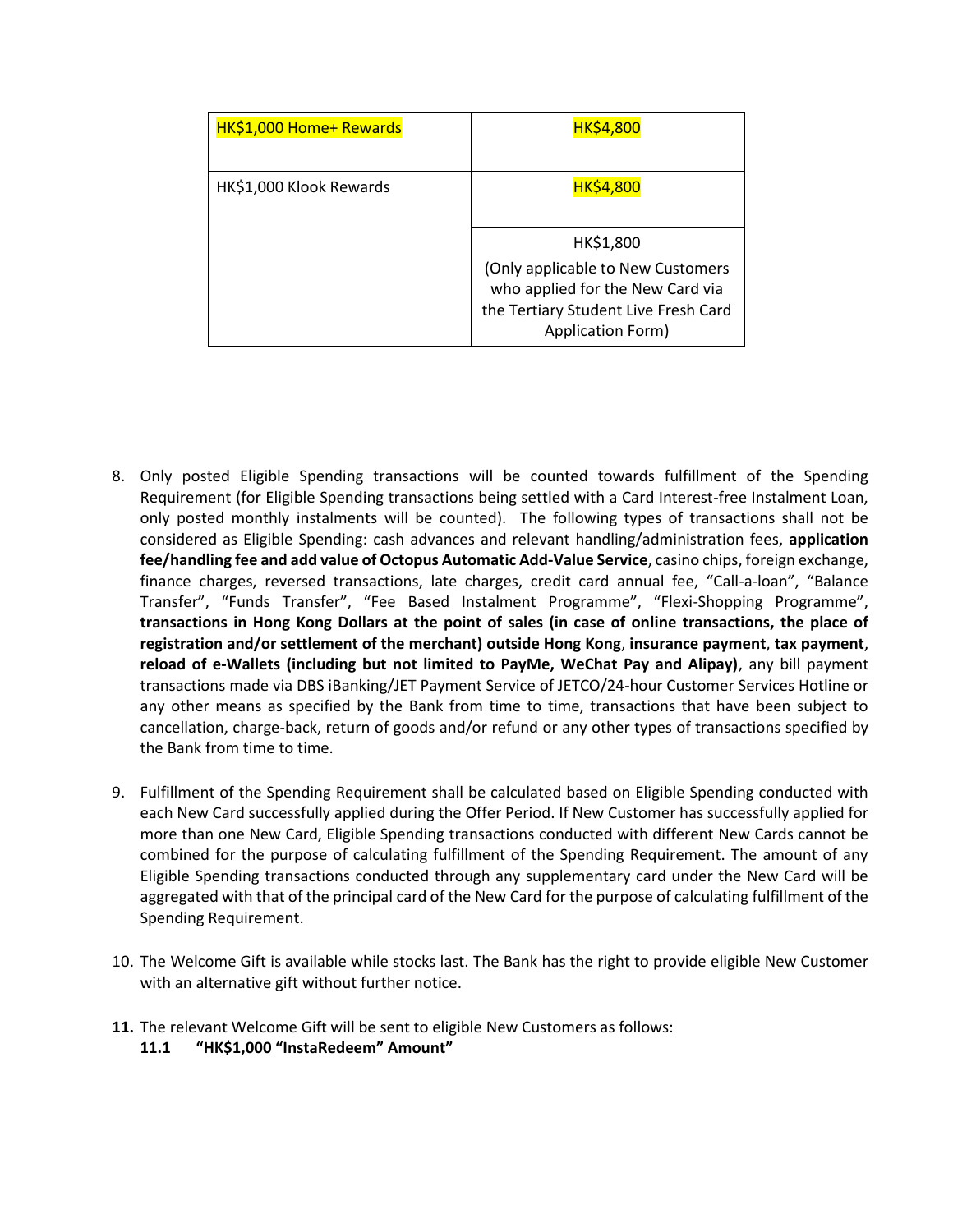11.1.1 Upon relevant condition (if any) is met, the Welcome Gift will be awarded to the eligible New Customers via the red "InstaRedeem" button of DBS Card+ upon spending with the New Card of amount, and at the specific stage as described in Clause 11.1.3 at all merchants (unless otherwise specified) and when the spending displays on Timeline of DBS Card+. Reloads of e-Wallets (e.g. PayMe, WeChat Pay and Alipay) and retail transactions paid through e-Wallets will not be considered as spending for pushing of the red "InstaRedeem" button.

11.1.2 In order to receive push notification, eligible New Customers must enable the "InstaRedeem" push notification of DBS Card+.

11.1.3 "InstaRedeem" amount will be pushed in 2 stages :

1) HK\$300 "InstaRedeem" amount ONCE at the first stage : New Customers have to complete a single retail transaction of HK\$300 or above within 3 months from the date of issuance of the New Card. Upon completion of the said transaction, HK\$300 "InstaRedeem" amount will be automatically pushed to the eligible New Customers.

2) At the second stage, the "InstaRedeem" amount will be sub-divided into two times of HK\$350 and will start to push to the New Customers in the 5<sup>th</sup> calendar month from the calendar month of the card issuance date, provided the New Customers have fulfilled the Spending Requirement. HK\$350 "InstaRedeem" amount will be automatically pushed to the eligible New Customers When they complete single retail transactions of HK\$350 or above, while one of the transactions must be online transaction with amount of HK\$350 or above.

The eligible New Customer can use the "InstaRedeem" amount received to set off the amount payable for that transaction via the "InstaRedeem" function of DBS Card+. If the eligible New Customer fails to complete transactions with the New Card or click the red InstaRedeem button to enjoy the entire "InstaRedeem" amount within the  $9<sup>th</sup>$  calendar month starting from the calendar month of the New Card issuance date (unless otherwise specified), he/she will be deemed to have forfeited the Welcome Gift or part(s) thereof. The Bank will not make any special arrangements and any forms of compensation.

For avoidance of doubt, please refer to the below example:

Assume the New Card of the New Customer is issued on 8 April 2022. The New Customer downloads DBS Card+, registers and activates DBS Card+ account on 16 April 2022. The New Customer spends with the New Card on the following dates. The table below shows the "InstaRedeem" amount awarded to the New Customer under this case: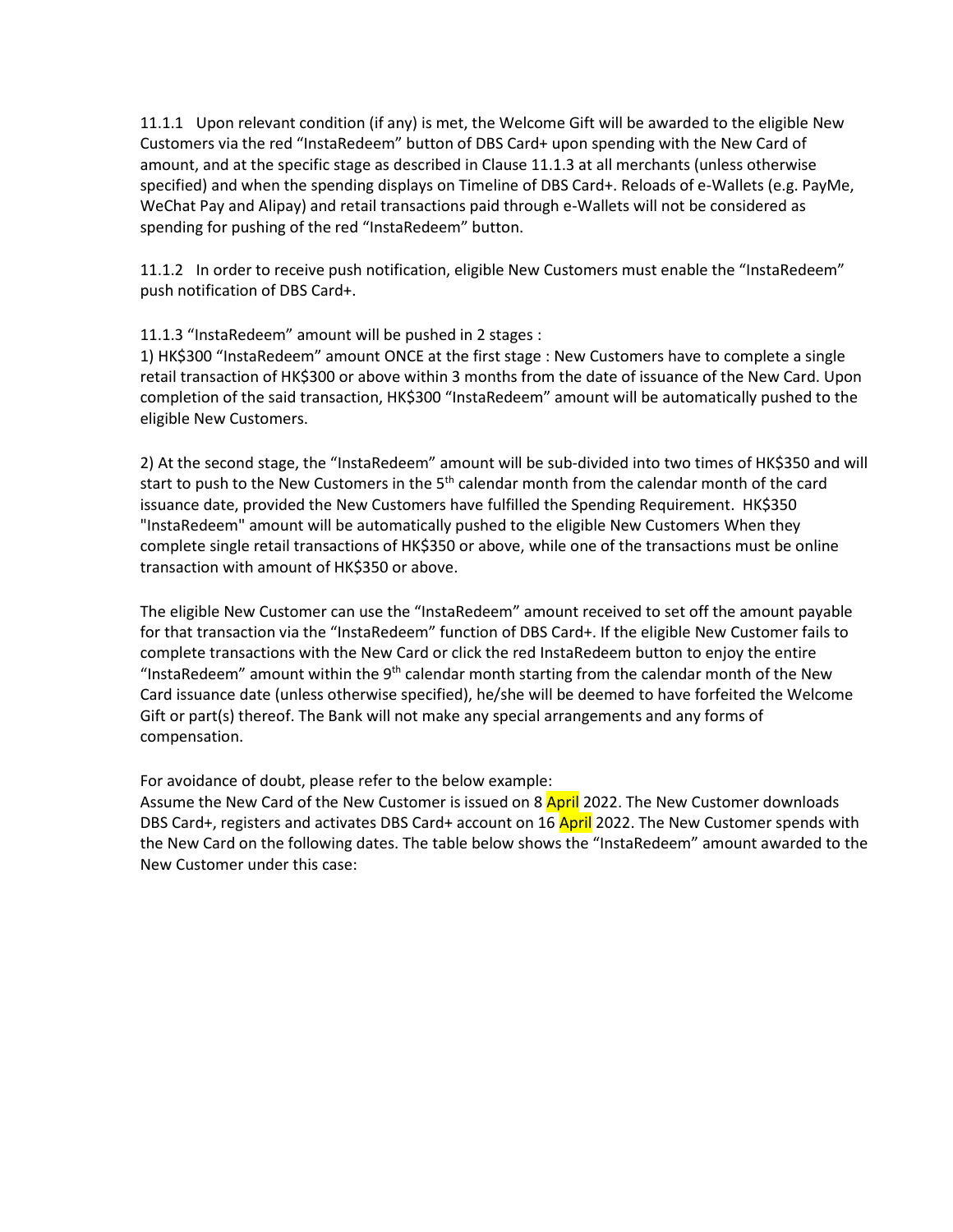| <b>Transaction Date</b> | Transaction   | "InstaRedeem"        | <b>Remarks</b>              |
|-------------------------|---------------|----------------------|-----------------------------|
|                         | Amount        | <b>Amount Pushed</b> |                             |
| 11 April 2022           | HK\$850*      | Nil                  | Has not activate Card+      |
| 23 April 2022           | HK\$299*      | Nil                  | The amount for the push is  |
|                         |               |                      | HK\$300 in Stage 1,         |
|                         |               |                      | transaction amount must be  |
|                         |               |                      | HK\$300 or above            |
| 25 April 2022           | HK\$301*      | <b>HK\$300</b>       |                             |
| <b>31 August 2022</b>   | HK\$350*      | <b>HK\$350</b>       |                             |
| 31 August 2022          | HK\$350*      | Nil                  | One of the eligible         |
|                         |               |                      | transactions must be Online |
|                         |               |                      | Spending HK\$350 or above   |
|                         |               |                      | in Stage 2                  |
| 5 October 2022          | HK\$690^      | <b>HK\$350</b>       |                             |
|                         | Total         | HK\$1,000            |                             |
|                         | "InstaRedeem" |                      |                             |
|                         | Amount        |                      |                             |
|                         | awarded:      |                      |                             |

\*Non-online retail spending ^Online retail spending

Remarks: In terms of above example, No "InstaRedeem" amount will be pushed for the spending from 31 December 2022 and onwards.

## **11.2 "HK\$1,000 Home+ Rewards"**

- 11.2.1 The Welcome Gift includes "HK\$600 Home+ Cash eCoupon" ("**eCoupon**") and "HK\$400 Home+ Promo Code" ("**Promo Code**").
- 11.2.2 The Welcome Gift will be credited to the eligible New Customer's Coupon Book under eShop of the DBS Card+ account in the form of promotion code within 6 months from the card issuance date.
- 11.2.3 Use of eCoupon and Promo Code are subject to terms and conditions imposed by the merchant. For details, please refer to www.home-plus.hk. For any inquiries, please contact Home+ customer service at contact@home-plus.hk as well.

## 11.3 **"HK\$1,000 Klook Rewards"**

11.3.1 The Welcome Gift includes "HK\$600 Klook Gift Card" ("**Gift Card**") and "HK\$400 Staycation Coupons" ("**Coupons**").